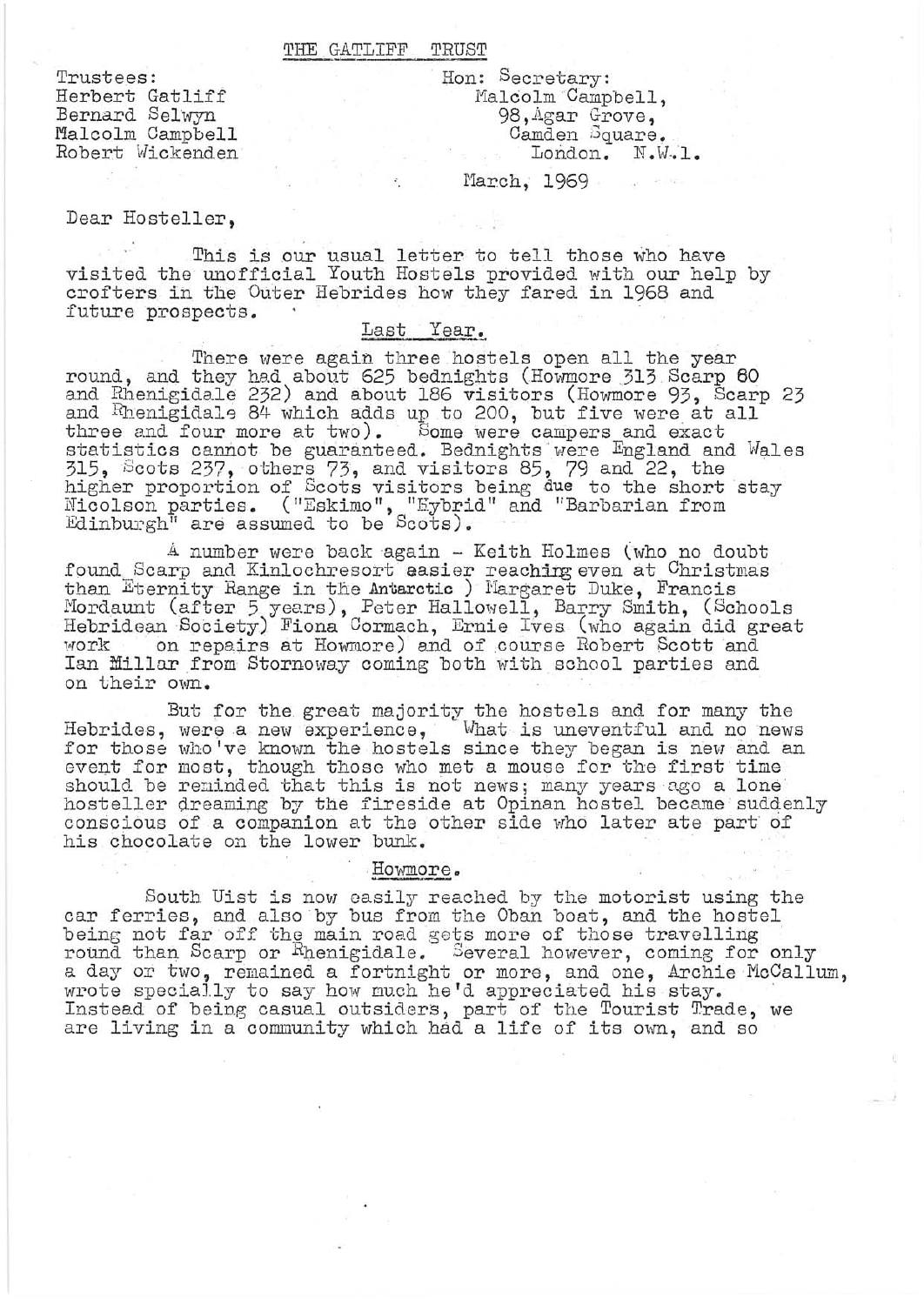could treat us as friends instead of 'visitors'". It's a good thing in itself as well as getting the hostel more used that some should stay for some time, but we'd ask them to remember that the primary purpose of a youth hostel is to provide for those on the move (who should feel that for the night the hostel is their home as much as the  $residents')$  and be ready if it gets nearly full to make room for them somehow, for example by camping (midges permitting).

### Scarp.

Angus and Joan McLennan had retired to the mainland, and, sad as it is to see old people leave their island homes, no doubt its best they should go where life is easier. Norman McInnes who took over is still there and we're glad to hear will be for another summer at least.

Fewer hostellers reach Scarp than Howmore or Rhenigidale, Fewer nostellers reach scarp than howmore or inemigraale,<br>but those that do find it very rewarding. "Top of the three" wrote a Dutch hosteller. (it's not clear what the third was; he doesn't seem to have been at Howmore). Another wrote "To stay in Scarp hostel is a great privilege; the house is a living page from the folk history of Scotland". It's strangely moving to find this written of the most primitive hostel in Britain.

#### Rhenigidale.

The Rhenigidale Housebook is large and stimulates self expression, both verbal and pictorial. Last year was a record. expression, both verbal and protofial. Hast year was a reference to photograph, and this time was worth It cost  $\omega$ , 10.100. to photograph, and this time was worth<br>every penny of it, though we won't let it escalate into that amount of New Pence. (If any retired or even unretired hostellers with good eyesight would like to 'edit' the housebooks of the three hostels we'd be glad to lend them a complete set of photographs and circulate the result).

The statistics are a bit disorganised by a great expedition from the Nicolson Institute. This appears to have numbered 29, 20 children and 9 staff;17F slept (or did not) in the house, and 12M camped. We've often observed sadly that these who run large bodies and parties are on the other side of the river from the young. Its a joy to find that this does 'not apply to the Nicolson partly perhaps because Rhenigidale hostel is not big enough to have another side but thanks mainly no doubt to Robert Scott and Ian Millar. Its also good to see that several of the party came back again on their *ovm* later on.

There's no room in this letter even to summarise the variety of comments in the Housebook. The peaceful "After just four days I feel I might have been here all my life." The less peaceful "My hand trembles as I record the agonies" and ecstacies of our stay." The adventurer "Get out into and ecstacies of our stay." The adventurer "Get out into<br>those rugged mountains and try to find out who you are and<br>why you are here". Most fascinating of all perhaps the Most fascinating of all perhaps the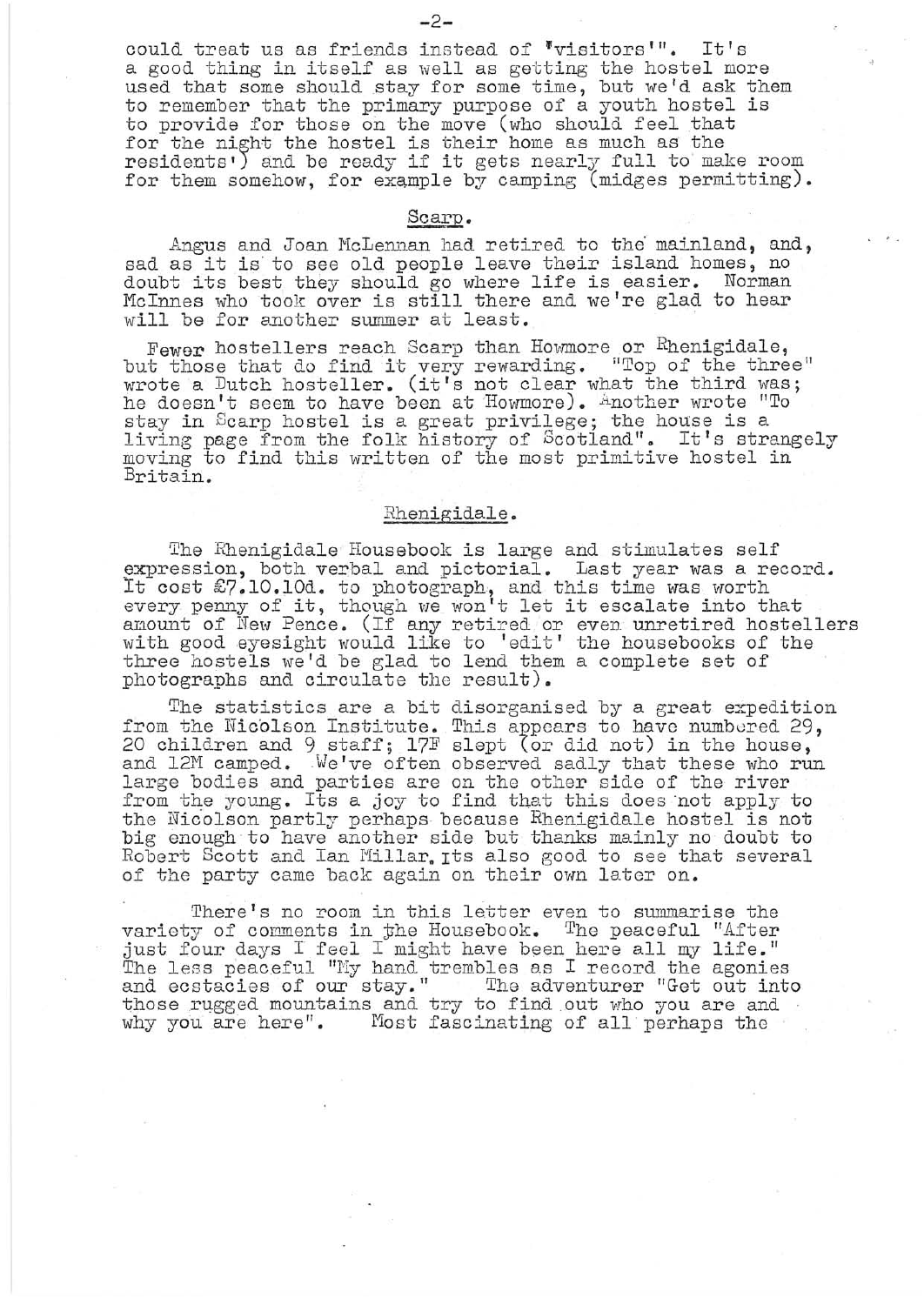sketch of herself by the hosteller who took the zig-zag in sandals with apparently two carrier bags as a short cut to<br>Stockinish. And the final tribute. "To the glory of God And the final tribute. "To the glory of God and Macbraynes".

# The Future.

Our 1967 letter to hoetellers and report dealt with various general problems at length. This year's letter and report must be shorter; we have spares of last year's for any who have not seen them and would like to, (foolscap s.a.e. to . the Secretary of the Trust).

 $\mathbf{I}$ 

We still have hopes that not only the house we use but the whole of Howmore Village may be given the new dress it deserves as the best living specinen of the beautiful traditional thatched houses of the Uists, but we can do no more than suggest this and give modest help if it's undertaken. more than suggest this and give modest help if it's undertake<br>Meantime the hostel is very happy as it is and in good heart, Meantime the hostel is very happy as it is and in<br>and we feel sure Mrs MacSween will keep it going.

Scarp from all we hear will be lived-all-the-year-round-in for a little while yet, but as those who live there get older it may not be possible or indeed right that they should remain much longer. If not it may still be possible for some of them, and some of you who love the island, and such bodies as the Schools Hebridean Society to keep it lived in in summer, a live sheiling, including the hostel.

There is we feel good hope of Rhenigidale going on both as a hostel and a community, now that the Nicolson is so much in touch with it.

We could provide say £20 a year grant and the necessary equipment for more crofter's hostels on similar lines in West equipment for more crofter s hosters on similar fines in west<br>Lewis (anywhere between Uig and Ness) and Barra if any of you or your friends could find them, Those of us who found Rhenigidale and Howmore are no longer available for the job but Frank Martin who found Scarp is taking pver much of this part of our Trust's work, and hopes to be over himself for ten days in May; though his main concern must be the existing hostels. If you feel you can give a hand whether out there or in London write to him direct (6,Alexandra Road,  $\texttt{Wimbledon, London.S.W.19)}$ .

We have some contact with Foula and Fair Isle in the Shetlands and there may be a chance of at least campers' shelter being available there in 1970 if not 1969.